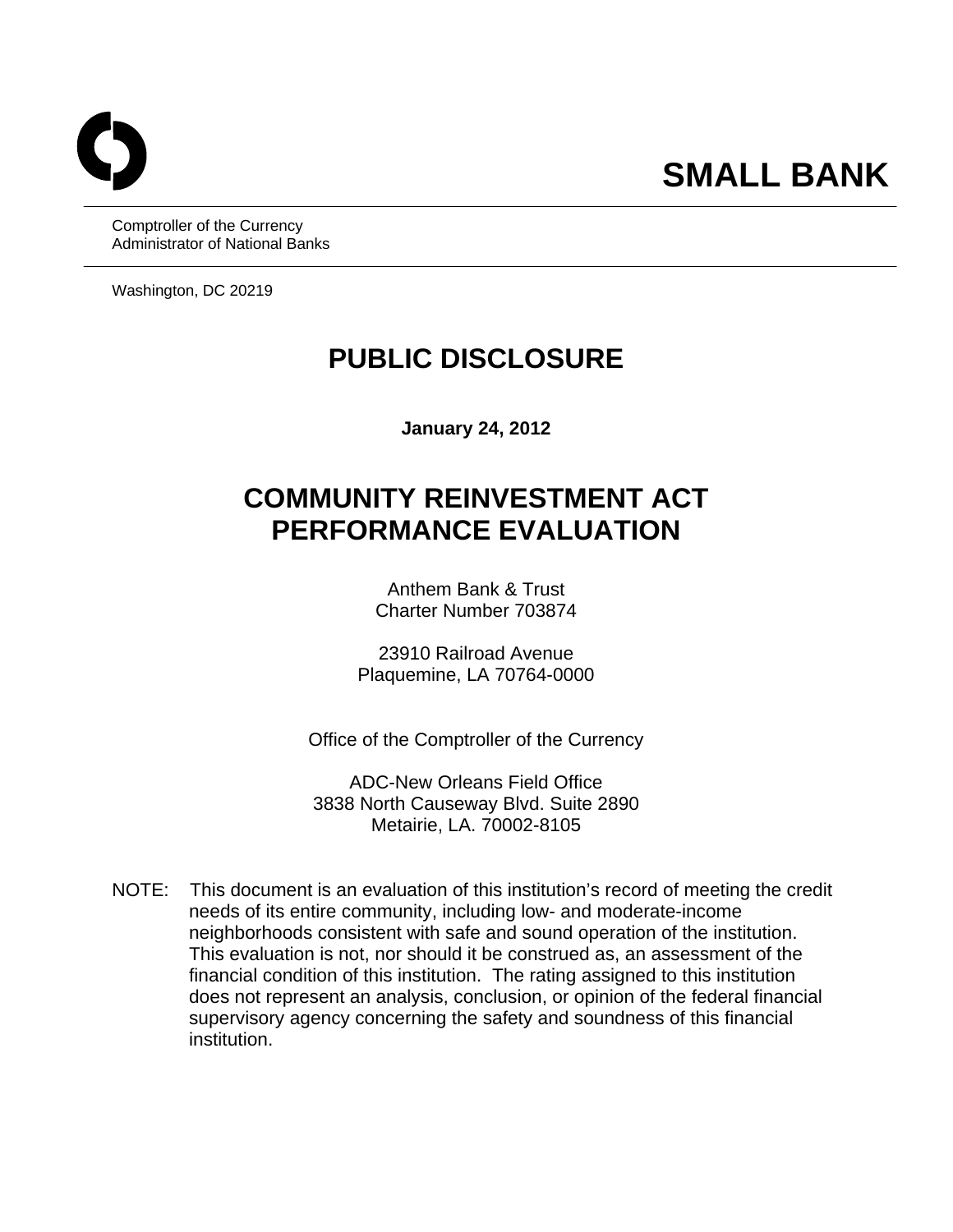## **INSTITUTION'S CRA RATING: This institution is rated Satisfactory.**

Major factors supporting the assigned rating are as follows:

- The loan-to-deposit ratio is reasonable and meets the standards for satisfactory performance.
- A majority of loan originations are in the bank's assessment area (AA).
- The distribution of loans to borrowers of different incomes reflects reasonable penetration in light of AA demographics and borrower distributions.
- The geographic distribution of loans demonstrates a reasonable dispersion, given the absence of low income census tracts in the AA reviewed.

## **SCOPE OF EXAMINATION**

Evaluation of the bank is done using the Small Bank examination procedures, which primarily focuses on a lending test. The lending test evaluates the bank's record of meeting the credit needs of its AAs through its lending activities. The lending test for Anthem Bank & Trust (Anthem) covers its performance from January 1, 2007 through Septembers 30, 2011.

Anthem's primary business focus is the origination of residential real estate products. Our analysis of Anthem's CRA performance is based on residential real estate loans originated between January 1, 2007 and June 30, 2011. The bank is a Home Mortgage Disclosure Act (HMDA) reporter; therefore HMDA data was used to evaluate the bank's loan performance.

## **DESCRIPTION OF INSTITUTION**

application capabilities. Anthem is a \$118 million, stock owned thrift institution, headquartered in Plaquemine, LA. Prior to 2011, the bank operated exclusively within the Baton Rouge, LA Metropolitan Statistical Area (MSA). Originally chartered in 1915 as Iberville Building and Loan, Anthem was renamed First Financial Bank and Trust upon their 2003 purchase by Miami based financial services company Shay Investment Services, Inc. Subsequent to the bank's January 2011 purchase of Texas Country Bank, the name was changed again to Anthem Bank & Trust. As of this review date, there are a total of five branches located in Plaquemine, LA; Baton Rouge, LA; Lakeway, TX; Granite Shoals, TX; and Miami, FL. All locations operate as deposit taking facilities with traditional operating hours. Anthem's delivery channels vary from branch to branch. Anthem has an internet website anthembank.com with online banking and mortgage

Anthem offers checking and savings accounts, Certificates of Deposit, Individual Retirement Accounts, Loans (consumer and mortgage), as well as business banking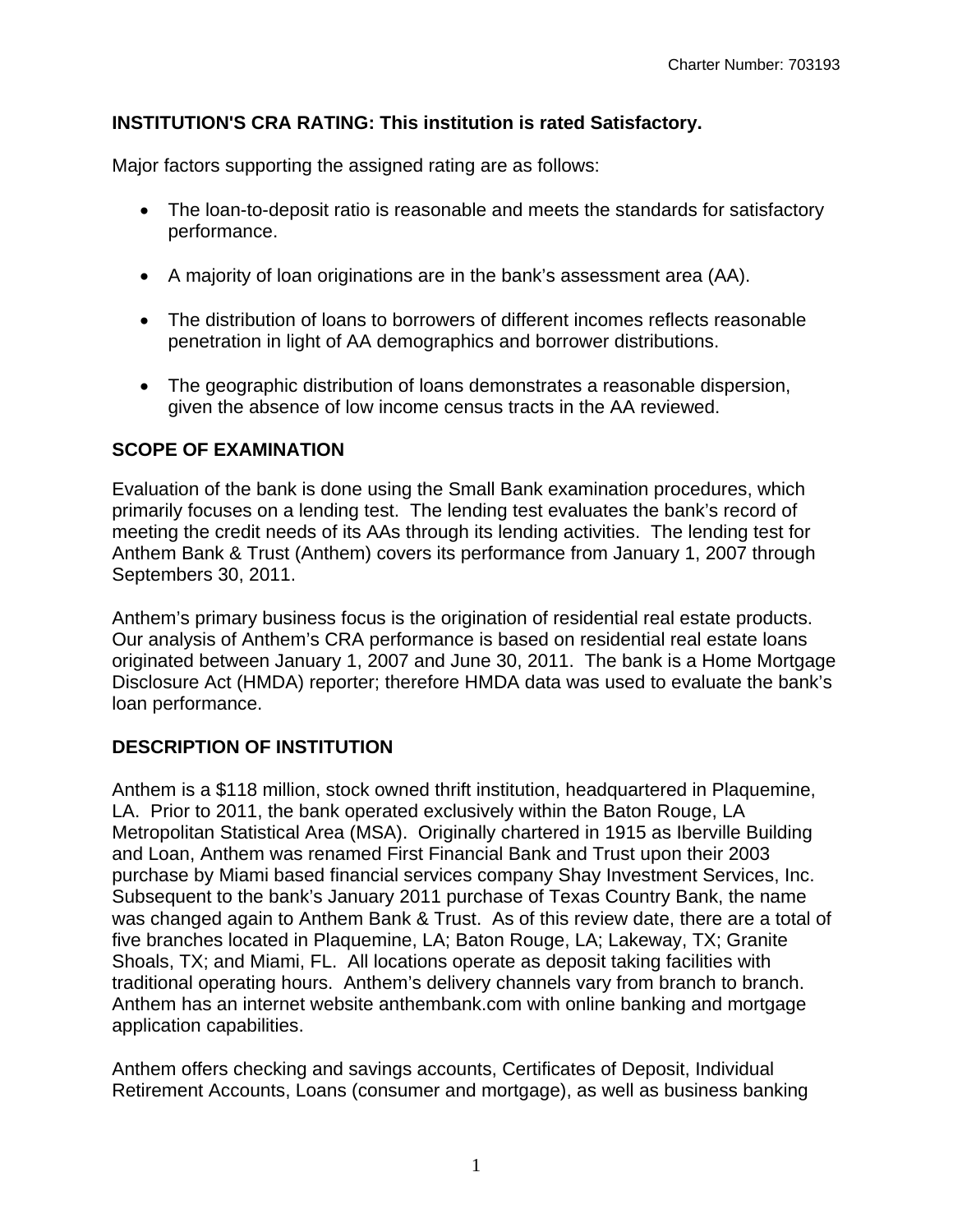and merchant services. The primary business focus is the origination of residential real estate products, the majority of which are sold in the secondary market. As of September 30, 2011 over 50% of total loans were residential real estate mortgages.

Anthem's competition within the Baton Rouge MSA is pronounced. The FDIC's Market Share Report for the MSA, dated June 30, 2011 reflected 42 deposit taking entities in the Baton Rouge MSA with Anthem ranked  $27<sup>th</sup>$  in deposit market share. This ranking translated into a deposit market share of 0.36%, which is very low. As of our evaluation date, Anthem had no legal or regulatory impediments identified that would impact its lending activities. The bank was rated "Satisfactory" during the prior CRA Examination dated November 14, 2006.

## **DESCRIPTION OF ASSESSMENT AREA(S)**

Anthem has designated portions of the Baton Rouge MSA as its AA within Louisiana. Additionally, the bank considers the census tract which holds the Baton Rouge branch a separate AA. Per the defined characteristics of an institution's CRA AAs, a bank may not separate geographies that exist within the same MSA. Therefore, the "Plaquemine" and "Baton Rouge" AAs should be treated as one AA.

The Lakeway, TX branch AA includes part of the Austin-Round Rock-San Marcos MSA (Williamson, Travis, and Hays County), as well as portions of non-MSA Llano County. The bank has been informed that MSA counties and non-MSA counties cannot be combined in the same AA. The following table provides a breakdown of the current Lakeway, TX branch AA:

| Table 1 Lakeway TX branch AA<br><b>Census Tract Distribution by County and Income Level</b> |  |  |    |    |     |  |  |  |  |
|---------------------------------------------------------------------------------------------|--|--|----|----|-----|--|--|--|--|
| <b>Total</b><br><b>Moderate</b><br><b>Middle</b><br><b>County</b><br><b>Upper</b><br>Low    |  |  |    |    |     |  |  |  |  |
| Travis                                                                                      |  |  | 10 | 37 | 49  |  |  |  |  |
| Williamson                                                                                  |  |  | 13 | 10 | ົດຕ |  |  |  |  |
| Hays                                                                                        |  |  |    |    |     |  |  |  |  |
| Llano                                                                                       |  |  |    |    |     |  |  |  |  |
| Total                                                                                       |  |  | 25 | 51 |     |  |  |  |  |

The Granite Shoals AA consists of the one upper income, non-MSA census tract where the branch is located. The Miami, FL branch AA consists of the one middle income census tract in the Miami-Dade MSA where the branch is located.

The disjointed structure of the bank's collective AAs can be attributed to the January 2011 purchase of Texas Country Bank and the recent opening of the Miami office as a bank branch. Management stated that the AAs were being utilized until banking activity under Anthem could yield reliable data regarding the bank's service range.

## **Plaquemine, LA AA**

Due to the lack of lending and bank activity data for the Lakeway, TX and Miami, FL offices, Anthem's original AA of Iberville and West Baton Rouge parishes was used as the primary focus for this examination. The bank has been informed of the need to merge this AA with the Baton Rouge AA due to both being in the Baton Rouge MSA.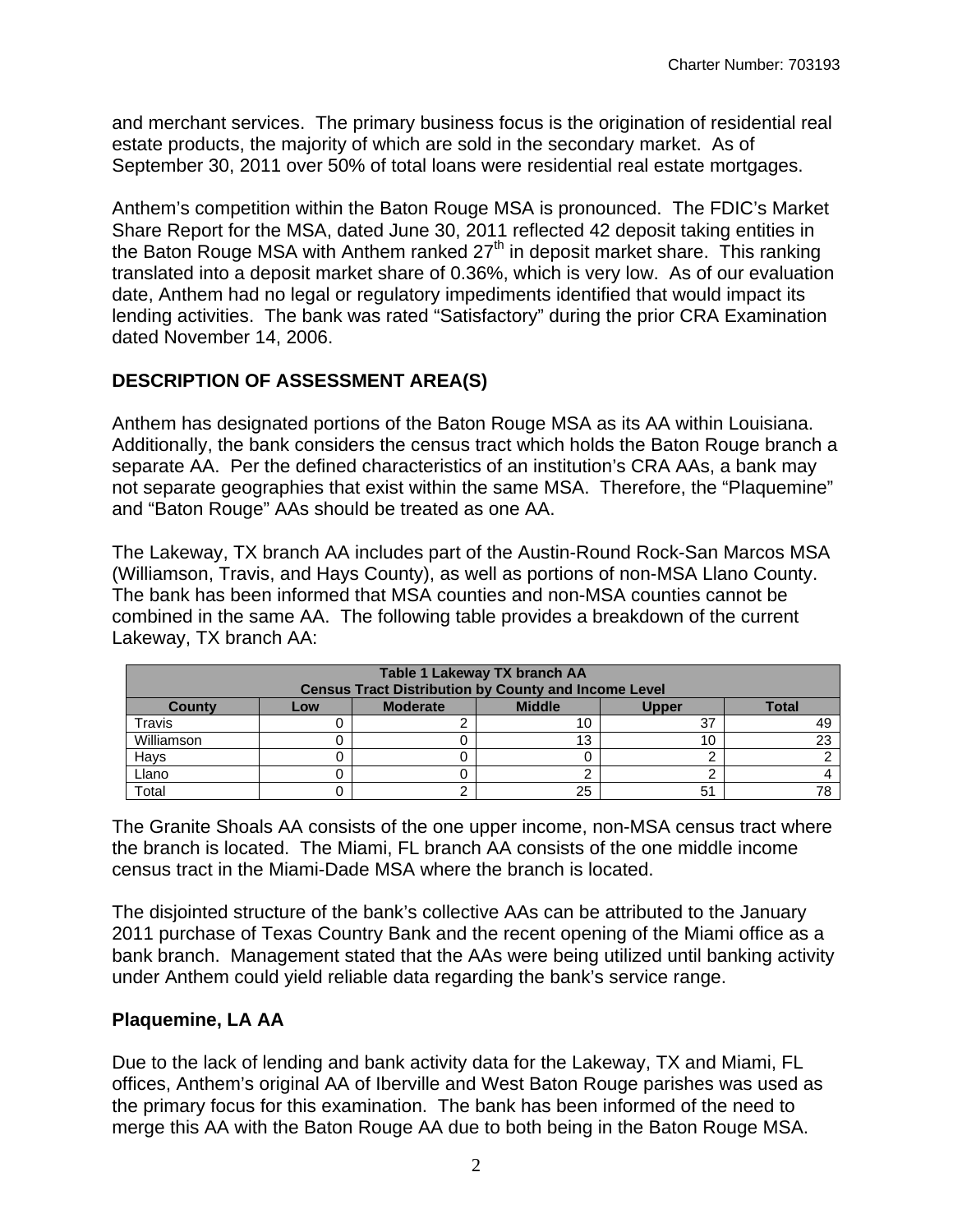| Table 2 - Demographic Information for Anthems Assessment Area: Iberville and West Baton Rouge, LA |        |          |                                     |               |              |          |
|---------------------------------------------------------------------------------------------------|--------|----------|-------------------------------------|---------------|--------------|----------|
|                                                                                                   |        | Low      | <b>Moderate</b>                     | <b>Middle</b> | <b>Upper</b> | $NA*$    |
| <b>Demographic Characteristics</b>                                                                | #      | $%$ of # | $%$ of #                            | $%$ of #      | $%$ of #     | $%$ of # |
| <b>Census Tracts</b>                                                                              | 12     | $0.00\%$ | 50.00%                              | 41.67%        | $0.00\%$     | 8.33%    |
| <b>Population by Tract</b>                                                                        | 54.921 | $0.00\%$ | 49.58%                              | 32.61%        | $0.00\%$     | 5.41%    |
| <b>Owner-Occupied Housing by Tract</b>                                                            | 10,156 | $0.00\%$ | 49.56%                              | 50.44%        | $0.00\%$     | 0.00%    |
| <b>Business by Tract</b>                                                                          | 7,536  | $0.00\%$ | 47.70%                              | 52.30%        | 0.00%        | 0.00%    |
| <b>Farms by Tract</b>                                                                             | 180    | $0.00\%$ | 33.33%                              | 66.67%        | $0.00\%$     | $0.00\%$ |
| <b>Family Distribution by Income Level</b>                                                        | 13.792 | 29.63 %  | 18.21%                              | 19.71%        | 32.45%       | 0.00%    |
| Distribution of Low and Moderate<br><b>Income Families throughout AA Tracts</b>                   | 6.598  | $0.00\%$ | 54.11%                              | 41.31%        | $0.00\%$     | $0.00\%$ |
| 2011 HUD Median Family Income                                                                     |        | \$62,100 | <b>Average Median Housing Value</b> |               |              | \$66,817 |
|                                                                                                   |        |          | <b>Unemployment Rate</b>            |               |              | 7.1%     |

Table 2 below illustrates select demographic data of this AA.

Source: CRA Wiz reports, 2011 HUD updated MFI, BLS website. (\*) The NA category consists of Tracts that have not been assigned an income classification.

Since the 2006 CRA examination of Anthem, Louisiana and the entire Gulf Coast region have continued in recovery efforts from the devastating effects of Hurricanes Katrina and Rita in 2005, and Hurricanes Ike and Gustav in 2008. The October 2011 Bureau of Labor Statistics Unemployment Rate in the Baton Rouge MSA is 7.1% which is in line with the state unemployment rate of 7.0% and below the national average of 8.5%.

During our examination, we conducted an interview with a local nonprofit organization. Information received from this review indicated a need for affordable housing, financial education, and additional funding for nonprofit organizations. The contact was neutral regarding Anthem's performance in the local community.

#### **CONCLUSIONS WITH RESPECT TO PERFORMANCE CRITERIA**

#### **Loan-to-Deposit Ratio**

 Anthem's loan-to-deposit (LTD) ratio is considered reasonable in light of the bank's size, competition, and market loan demand.

The 19 quarters that have elapsed since the thrift's November 14, 2006 CRA examination resulted in an average LTD ratio of 62.40%. Anthem's LTD ratio has ranged from 53.78% (June 2010) to 75.90% (June 2008) over the evaluation period.

The following table compares Anthem's performance to peer thrifts over the same timeframe. These thrifts are similar in size and located in either similar or larger Louisiana MSAs.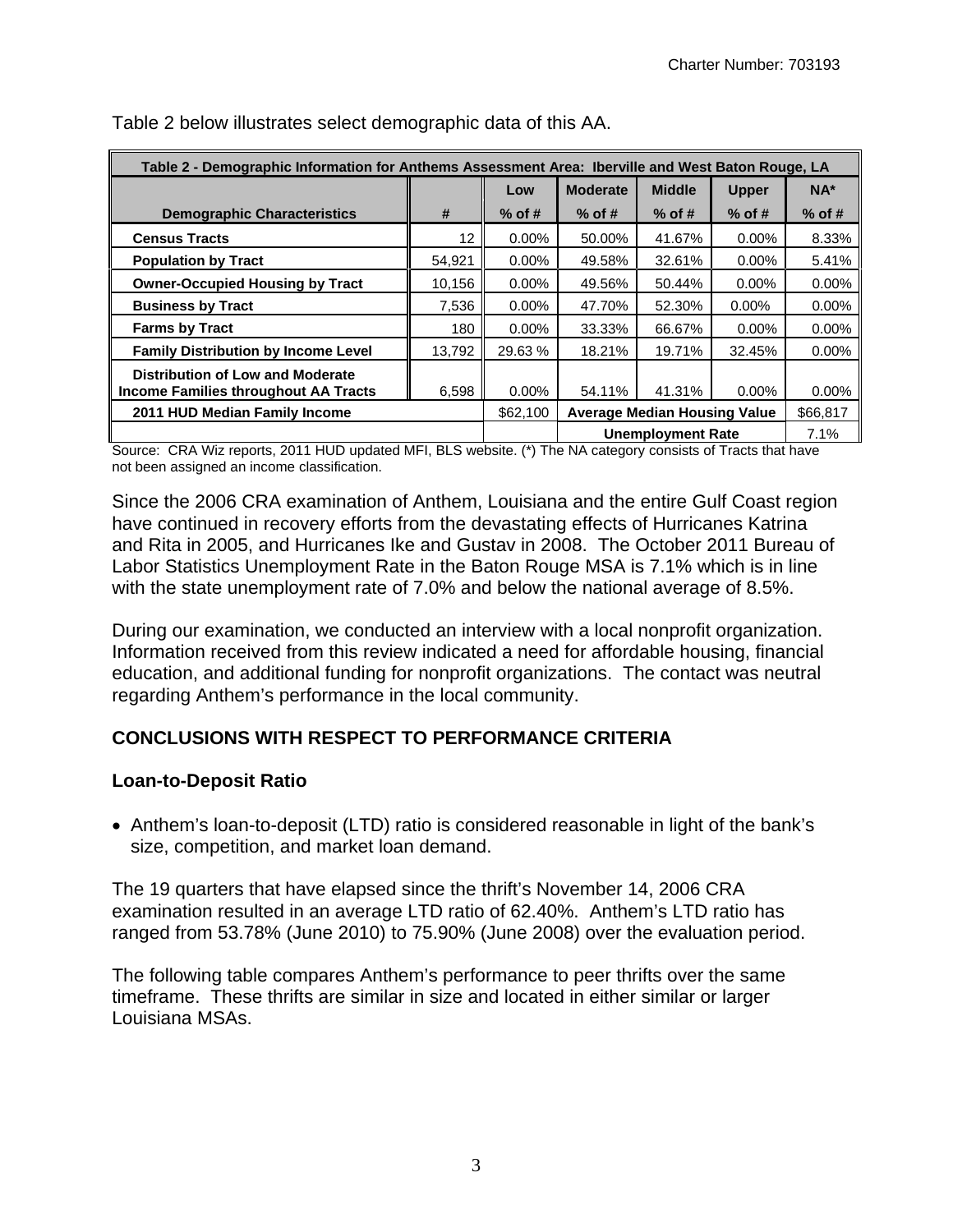| Table 3 - Thrift's Loan to Deposit Ratio |                     |                      |                  |                 |                          |                             |                                   |  |
|------------------------------------------|---------------------|----------------------|------------------|-----------------|--------------------------|-----------------------------|-----------------------------------|--|
| <b>Thrift</b>                            | <b>Total Assets</b> |                      |                  | <b>Branches</b> | <b>Basic LTD Ratio</b>   |                             |                                   |  |
|                                          | Average             | <b>Period</b><br>End | <b>Beginning</b> |                 | <b>Period</b><br>Average | <b>Period</b><br><b>End</b> | <b>Period</b><br><b>Beginning</b> |  |
| <b>Anthem Bank &amp; Trust</b>           | \$74,454            | \$113,750            | \$59,417         | 5               | 62.42%                   | 68.57%                      | 57.09%                            |  |
| <b>State-Investors Bank</b>              | \$102,142           | \$93,679             | \$108,123        | 4               | 132.59%                  | 76.48%                      | 123.77%                           |  |
| St Landry Homestead FSB                  | \$78,940            | \$87,912             | \$79,147         | 3               | 133.13%                  | 114.25%                     | 142.77%                           |  |
| MBL Bank                                 | \$173,705           | \$234,887            | \$114,956        | 2               | 79.38%                   | 65.35%                      | 98.37%                            |  |
| Home Federal Bank                        | \$157,406           | \$225,555            | \$113,439        | 4               | 50.42%                   | 85.51%                      | 22.34%                            |  |
| Peer Median                              |                     |                      |                  |                 | 87.45%                   | 82.66%                      | 91.65%                            |  |

Source: OTS Peer Comparison

#### **Lending in Assessment Area**

 A majority of the thrift's loans made during the evaluation period were extended to borrowers within its AA.

This assessment, as shown in the table below, is based on HMDA loans originated between January 1, 2007 and June 30, 2011. Over 74% of the number and 65% of the dollar of the loans originated were to borrowers within the institution's AA.

| <b>Table 4 - Concentration of Thrift Loans</b><br>Originated In and Outside of the Assessment Area |               |         |                |          |              |          |  |
|----------------------------------------------------------------------------------------------------|---------------|---------|----------------|----------|--------------|----------|--|
|                                                                                                    | % Inside Area |         | % Outside Area |          | <b>Total</b> |          |  |
| Loan Type                                                                                          | #             | \$(000) | #              | \$ (000) | #            | \$ (000) |  |
| HMDA applicable<br>Mortgage Loans                                                                  | 257           | 27,913  | 89             | 14,703   | 346          | 42,616   |  |
| 74.28<br>34.50<br>65.50<br>Total<br>25.72                                                          |               |         |                |          |              |          |  |

Source: 2007 – 2011 HMDA-LAR reports

#### **Lending to Borrowers of Different Incomes**

 Anthem's distribution of loans to borrowers of different incomes reflects a reasonable penetration in light of AA demographics and borrower distributions.

As shown in the table below, Anthem's distribution to low-income borrowers is less than the percentage composition of low-income families within its AA. However, Anthem's lending to moderate-income borrowers exceeds the level of moderate-income families within the AA. Demographic information reflects that about 20% of the household with the bank's AA live below the poverty level. This is considered high and can be seen as an impediment for these persons to become homeowners. In addition the cost of homes in the AA makes it difficult to purchase a home, especially for low-income borrowers.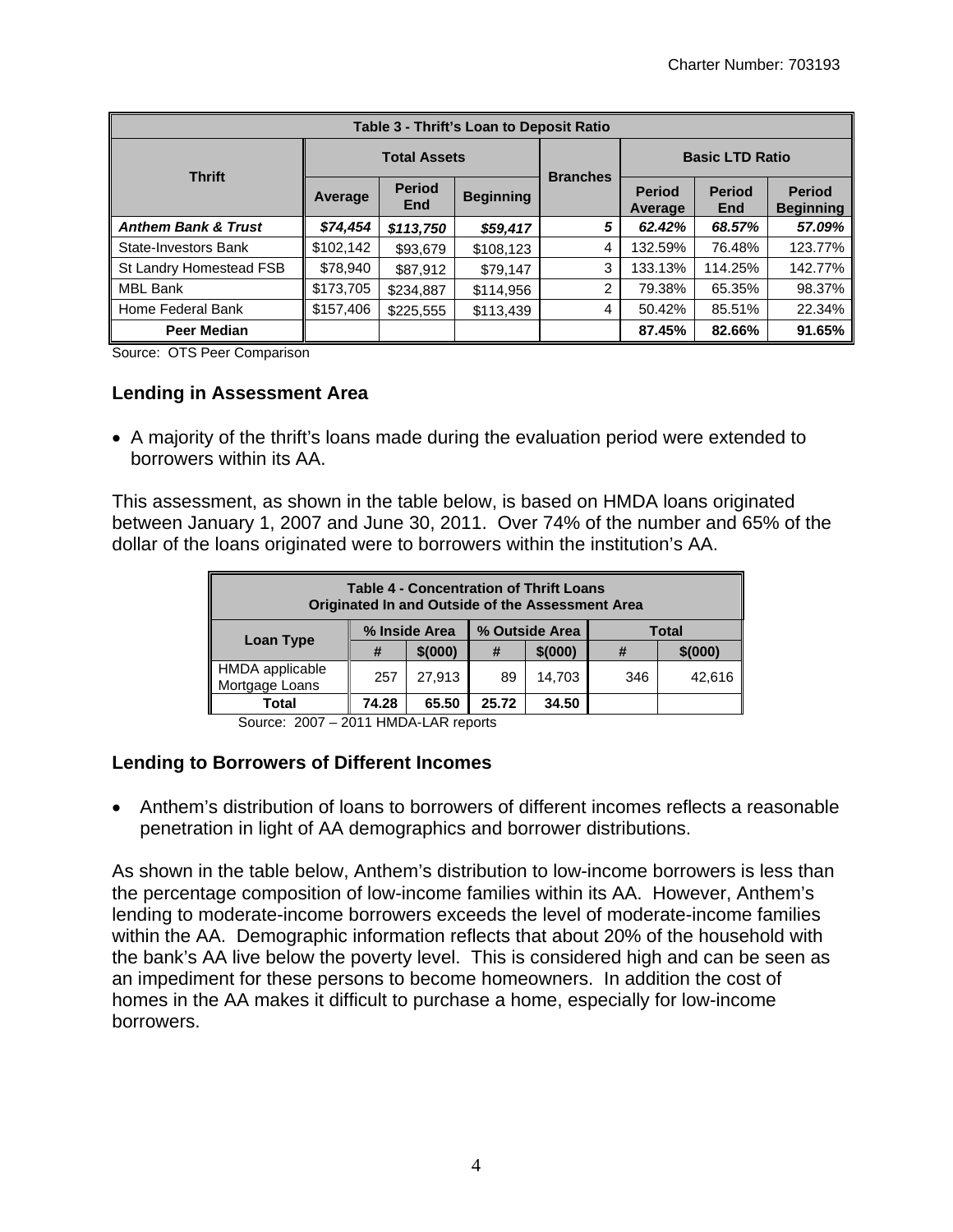| Table 5 - Distribution of Residential Real Estate Loans<br>By Borrower Income Level in the Assessment Area |            |                                 |  |  |  |  |
|------------------------------------------------------------------------------------------------------------|------------|---------------------------------|--|--|--|--|
| <b>Borrower</b><br><b>Income Category</b>                                                                  | % of Loans | % Family<br><b>Distribution</b> |  |  |  |  |
| Low                                                                                                        | 11.67      | 29.63                           |  |  |  |  |
| Moderate                                                                                                   | 21.01      | 18.21                           |  |  |  |  |
| Middle                                                                                                     | 25.68      | 19.71                           |  |  |  |  |
| Jpper                                                                                                      | 41.63      | 32.45                           |  |  |  |  |
| Total                                                                                                      | 257        |                                 |  |  |  |  |

Source: 2007 – 2011 HMDA-LAR reports

CEO Strickland stated that the bank has attempted to enter the affordable home-loan market and continues to do so through the Iberville Affordable Housing Program. The demographics of Plaquemine and the elevated level of competition from larger institutions in nearby Baton Rouge combine to lower the available market of affordable loan candidates. Anthem's most successful focus on loan products designed to assist low- and moderate-income applicants in home ownership is the USDA Rural Development program. Anthem utilizes this program to offer 100% financing to targeted borrowers, often with 103% LTV loans.

#### **Geographic Distribution of Loans**

The geographic distribution of loans shows reasonable dispersion.

As shown in the following table, the distribution of Anthem's HMDA loans in moderateincome census tracts is considered reasonable in light of the AA composition and demographics. In particular the bank's performance exceeds the characteristics of the AA for residential real estate loans in moderate-income tracts.

| Table 6 - Distribution of Residential Real Estate Loans<br>By Census Tract Income Level in the Assessment Area        |       |       |       |  |  |  |  |
|-----------------------------------------------------------------------------------------------------------------------|-------|-------|-------|--|--|--|--|
| $%$ of \$<br>$%$ of<br><b>Census Tract Income</b><br>% Owner<br><b>Volume</b><br><b>Occupied</b><br>Category<br>Loans |       |       |       |  |  |  |  |
| Low                                                                                                                   |       |       |       |  |  |  |  |
| Moderate                                                                                                              | 70.82 | 67.43 | 49.56 |  |  |  |  |
| Middle                                                                                                                | 29.18 | 32.57 | 50.44 |  |  |  |  |
| Upper                                                                                                                 | n     |       |       |  |  |  |  |
| Total # and \$<br>79.609<br>257                                                                                       |       |       |       |  |  |  |  |

Source: 2007 – 2011 HMDA-LAR reports

#### **Responses to Complaints**

Anthem has not received any CRA related consumer complaints during this evaluation period.